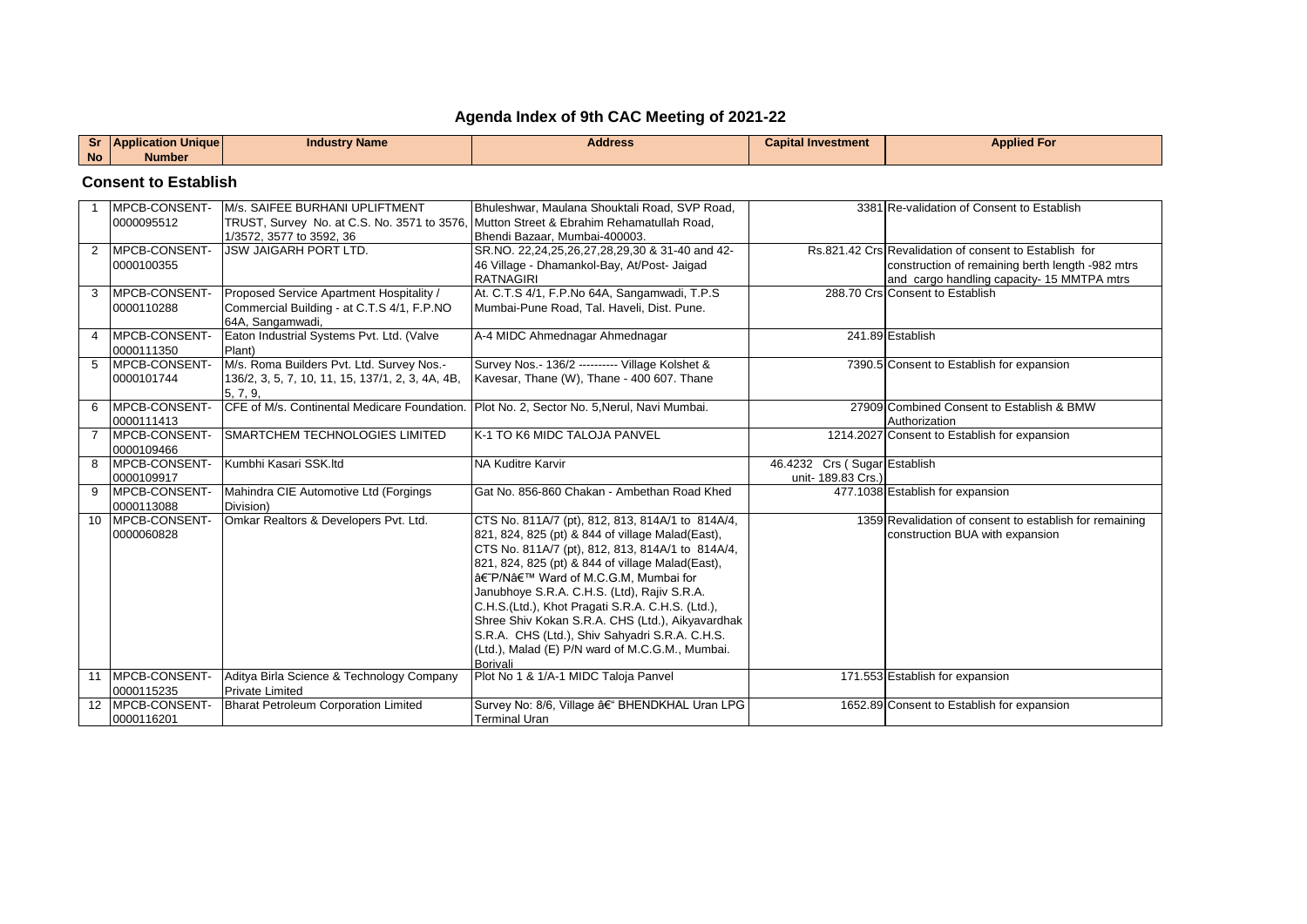| 13             | MPCB-CONSENT-                  | Shivalik Realtors P. Ltd.                          | on plot bearing CTS Nos. 13(Pt), 14(Pt), 17(Pt), 18,                                      |                                   | 2382.05 Revalidation of Consent to Establish             |
|----------------|--------------------------------|----------------------------------------------------|-------------------------------------------------------------------------------------------|-----------------------------------|----------------------------------------------------------|
|                | 0000117154                     |                                                    | 19(Pt), 20, 22(Pt), 24, 27(Pt), 29(Pt), 30(Pt), 33(Pt),                                   |                                   |                                                          |
|                |                                |                                                    | 35, 37(Pt), 40, 40/1 to 3, 41, 42(Pt), 43(Pt), 44(Pt),                                    |                                   |                                                          |
|                |                                |                                                    | 45(Pt), 46, 46/1 to 264, 47, 48, 184(Pt), 184/1 to 3,                                     |                                   |                                                          |
|                |                                |                                                    | 185(Pt), 185/1 to 10, 11(Pt), 12 to 19, 186(Pt) &                                         |                                   |                                                          |
|                |                                |                                                    | 186/1 to 3, 282, 282/1 to 3, 12 to 20, 21(Pt), 23 to                                      |                                   |                                                          |
|                |                                |                                                    | 30, 31(Pt), 32 to 48, 54 to 73, 255(Pt), 255/1 to 36,                                     |                                   |                                                          |
|                |                                |                                                    | 256(Pt), 256/1 to 24, 257(Pt), 257/1 to 7 of Village                                      |                                   |                                                          |
|                |                                |                                                    | Bandra (East) in H/East Ward of MCGM at Golibar                                           |                                   |                                                          |
|                |                                |                                                    |                                                                                           |                                   |                                                          |
|                |                                |                                                    | Road, Santacruz, Mumbai- 400 055.                                                         |                                   |                                                          |
| 14             | MPCB-CONSENT-                  | M/s. JP Infra Realty Pvt.Ltd. (Formerly known      | 110/1(pt)to110/2,26/5to26/9(pt),25/1(pt),20to116/1t                                       |                                   | 998.1 Re-validation of Consent to Establish with         |
|                | 0000117695                     | as Skylark Realtors Pvt. Ltd.)                     | o117/6,118/2 to127/3,128 to133/8 to148 At Village                                         |                                   | expansion                                                |
|                |                                |                                                    | Ghodbunder, Mira Road, Thane (W) Thane                                                    |                                   |                                                          |
|                |                                |                                                    |                                                                                           |                                   |                                                          |
|                | 15 MPCB-CONSENT-               | M/s Raunak Corporation                             | S. Nos. 50/3/2, 50/3/3, 51/1, 51/5, 51/6, 51/7, 53/1,                                     |                                   | 753 Re-validation of Establish with expansion            |
|                | 0000117750                     |                                                    | 53/4, 64/1/1, 64/1/2/1, 64/4, 64/5 Village:                                               |                                   |                                                          |
|                |                                |                                                    | Wadeghar, Tehsil: Kalyan, District: Thane Kalyan                                          |                                   |                                                          |
|                |                                |                                                    |                                                                                           |                                   |                                                          |
|                | 16 MPCB-CONSENT-               |                                                    | YASHWANT SUGAR AND POWER PRIVATE 567/1,568,571,540/B NAGEWADI KHANAPUR                    |                                   | 324.3042 Establish for Expansion                         |
|                | 0000121581<br>17 MPCB-CONSENT- | <b>LIMITED</b>                                     |                                                                                           |                                   |                                                          |
|                | 0000121746                     | <b>LIMITED</b>                                     | YASHWANT SUGAR AND POWER PRIVATE 567/1,568,571,540/B NAGEWADI KHANAPUR                    |                                   | 100 Establish                                            |
|                | 18 MPCB-CONSENT-               | Purna Sahakari Sakhar Karkhana Limited             | Gut no. 237, 238, 239, 240, 241, 242 Babhulgaon                                           |                                   | 75.3 Establish                                           |
|                | 0000120659                     | (Distillery Division)                              | Basmath Nagar                                                                             |                                   |                                                          |
| 19             | MPCB-CONSENT-                  | Shreenath Mhaskoba Sakhar Karkhana Ltd.            | 225/2 Shreenathnagar, Patethan, Post. Rahu                                                | 86.53 Crs(Sugar Rs. Establish     |                                                          |
|                | 0000121988                     | (Distillery Unit)                                  | Daund                                                                                     | 119 Crs)                          |                                                          |
| 20             | MPCB-CONSENT-                  |                                                    | M/s. Bhimashankar Sahakari Sakhar Karkhana Gut no. 147/3, 148 Dattatraynagar, A/P Pargaon | 99.2954 Crs. (Sugar-Establish     |                                                          |
|                | 0000121744                     | Ltd                                                | Via Awasari Bk Ambegaon                                                                   | 242.43 Crs)                       |                                                          |
| 21             | MPCB-CONSENT-                  | M/s.Daund Sugar Private Ltd (Distillery Unit)      | 99 At: Gat No.99, Alegaon Daund                                                           |                                   | 119.41 Cr (sugar- Rs. Establish for expansion            |
|                | 0000124375                     |                                                    |                                                                                           | 307.77 Crs.)                      |                                                          |
| 22             | MPCB-CONSENT-                  | <b>VP.SUGARS LIMITED</b>                           | Gat No. 69, 70, 71, 72, 76/1/2, 488, 493, 494 A/p -                                       |                                   | 443.6146 Crs. Establish for expansion                    |
|                | 0000124368                     |                                                    | Tadwal Tal - Akkalkot Dist - Solapur Tal - Akkalkot                                       |                                   |                                                          |
|                |                                |                                                    |                                                                                           |                                   |                                                          |
| 23             | MPCB-CONSENT-                  | VP Sugars Ltd.                                     | Gat No. 69, 70, 71, 72, 73, 76/1/2, 488, 493, 494                                         | 89.8371 Crs (Sugar Unit Establish |                                                          |
|                | 0000125018                     |                                                    | Tadwal, Tal.: Akkalkot, Dist.: Solapur, Maharashtra.                                      | - 299.8046 Crs)                   |                                                          |
|                |                                |                                                    | Akkalkot                                                                                  |                                   |                                                          |
| 24             | MPCB-CONSENT-                  | M/s. Daund Sugar Pvt Ltd (Sugar & Co-              | 97, 98, 99, 414/1/1, 2, 3, 4, 5, 6, 7, 145/1/1, 2, 3, 4, 5, 6, 7, 8, 9                    |                                   | 307.7761 Establish for expansion                         |
|                | 0000124481                     | generation unit)                                   | ,417/1/1,2,3,4,5,6,415 At post - Alegaon (Kadam                                           |                                   |                                                          |
|                |                                |                                                    | Vasti) Daund                                                                              |                                   |                                                          |
|                |                                |                                                    |                                                                                           |                                   |                                                          |
|                | <b>Consent to Operate</b>      |                                                    |                                                                                           |                                   |                                                          |
|                |                                | MPCB-CONSENT- Kolte Patil I-Ven Township (Pune)Ltd | S. NO. 86, R - 1, R - 16. Mouze jambe, Near &                                             |                                   | 1197.68 1st Consent to Operate (Part-III)                |
|                | 0000109009                     |                                                    | Marunji Mulshi                                                                            |                                   |                                                          |
| $\overline{2}$ | MPCB-CONSENT-                  | M/s. Tetra Pak India Pyt. Ltd.                     | Plot No. B-53 MIDC Chakan, Phase - 2, Vasuli                                              | 923.3237 Operate                  |                                                          |
|                | 0000112736                     |                                                    | Khed                                                                                      |                                   |                                                          |
| 3              | MPCB-CONSENT-                  | M/s. Godrej Industries Ltd.                        | Plot No. 73 Additional Ambernath, MIDC, Anand                                             |                                   | 431.5185 Amendment in Consent to Operate for proposed    |
|                | 0000112073                     |                                                    | Nagar Thane                                                                               |                                   | change in product-mix                                    |
| $\overline{4}$ | MPCB-CONSENT-                  | M/s. Zydus Takeda Healthcare Pvt. Ltd.             | Plot No. C-4 TTC industrial Area, MIDC, Thane                                             |                                   | 170.0618 Amendment in Consent to Operate for proposed    |
|                | 0000113139                     |                                                    | Belapur Road, Village Pawane Thane                                                        |                                   | change in Product-Mix                                    |
| 5              | MPCB-CONSENT-                  | <b>INDAPUR DAIRY &amp; MILK PRODUCTS LTD.</b>      | S.N.94/1,94/2,104 At/Post-Gokhali, On Indapur-                                            |                                   | RS. 269.54 Crs 1st Consent to operate for expansion with |
|                | 0000113089                     |                                                    | Baramati Road) Tal- Indapur, Dist-Pune Indapur                                            |                                   | amalgamation . i.e. for additional production qty        |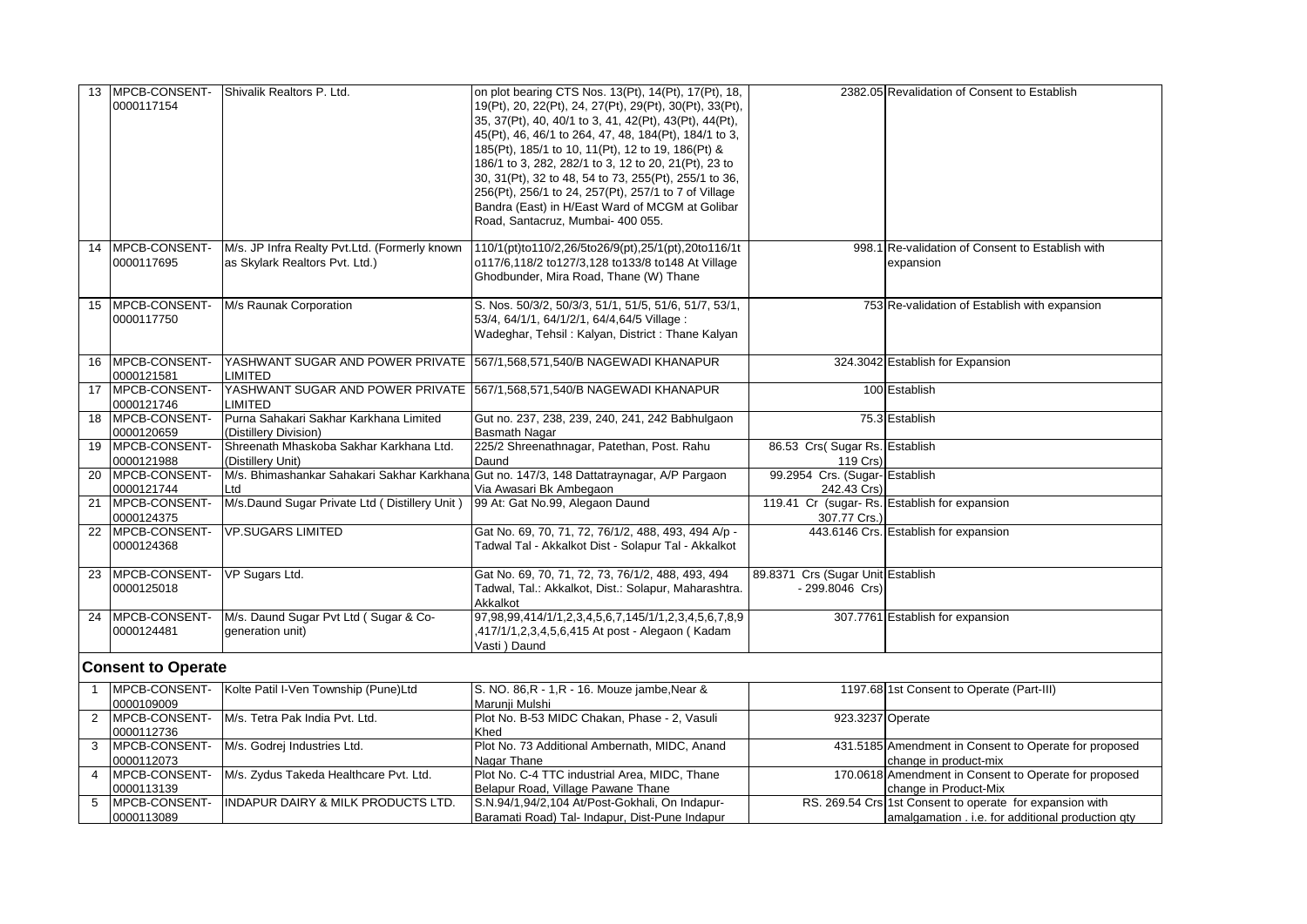| 6              | 0000113951                      | in Sector R12 of Plot bearing CTS No. 25B/1,<br>26A. 27.                                              | MPCB-CONSENT- M/s. Nahar Builders Ltd, Building No. R12/13 Plot bearing CTS No. 25B/1, 26A, 27, 28A/1, 29N &<br>50A/6 Chandivali, Andheri (E) Mumbai Andheri |                                               | 1749.5 1st Consent to Operate (Part) without obtaining C to<br>E                                                                              |
|----------------|---------------------------------|-------------------------------------------------------------------------------------------------------|--------------------------------------------------------------------------------------------------------------------------------------------------------------|-----------------------------------------------|-----------------------------------------------------------------------------------------------------------------------------------------------|
| $\overline{7}$ | MPCB-CONSENT-<br>0000109029     | DRT-Anthea Aroma Chemicals Private Limited Plot No. 51A/1 Roth Budruk Roha                            |                                                                                                                                                              |                                               | 185.2659 Grant of Amendment in Consent to Operate for<br>inclusion of products Anthamber & Methyl<br>Pentenone                                |
| 8              | MPCB-CONSENT-<br>0000113360     | United Spirits Limited                                                                                | 7/A Parmori Dindori                                                                                                                                          | 200.3383 Operate                              |                                                                                                                                               |
| 9              | MPCB-CONSENT-<br>0000113353     | <b>Wipro Ltd</b>                                                                                      | Plot No. 31, Rajiv Gandhi Infotech Park, MIDC<br>Phase-II, Hinjewadi, Tal. Mulshi, Dist. Pune-<br>411057.                                                    |                                               | 142.30 Crs 1st Consent to Operate (Part-III)                                                                                                  |
| 10             | 0000114504                      | MPCB-CONSENT- THE LALIT, BHARAT HOTELS LIMITED                                                        | 1424A, Andheri (E), Mumbai.                                                                                                                                  |                                               | 254.11 Renewal of Consent to Operate                                                                                                          |
| 11             | MPCB-CONSENT-<br>0000117070     | M/s. JP Infra Realty Pvt. Ltd. (Formerly known<br>as M/s. Skylark Realtors Pvt. Ltd.)                 | 110/1(pt)to110/2,26/5to26/9(pt),25/1(pt),20to116/1t<br>o117/6,118/2t o127/3,128 to133/8 to148 At Village<br>Ghodbunder, Mira Road, Thane (W) Thane           |                                               | 185.2 Consent to 1st Operate for Bldg. No. 4 & Club<br>House, Renewal of Consent to Operate (Part-1) for<br>Bldg. Nos. 2 & 3 and Amalgamation |
|                | 12 IMPCB-CONSENT-<br>0000117220 |                                                                                                       | Reliance Industries Limited Convention centre Plot. No. C-64, G-Block, Bandra Kurla Complex,<br>Bandra (East), Mumbai- 400051.                               |                                               | 9024 1st Consent to Operate (Part)                                                                                                            |
|                | 13 MPCB-CONSENT-<br>0000117836  | M/s. JP Infra Realty Pvt. Ltd. (Formerly known<br>as M/s. Skylark Realtors Pvt. Ltd.)                 | 110/1(pt)to110/2,26/5to26/9(pt),25/1(pt),20to116/1t<br>o117/6,118/2t o127/3,128 to133/8 to148 At Village<br>Ghodbunder, Mira Road, Thane (W) Thane           |                                               | 18.23 Consent to 1st Operate for School Building                                                                                              |
| 14             | MPCB-CONSENT-<br>0000117723     | The Saswad Mali Sugar Factory Ltd.                                                                    | Gat No. 1B, 13/1, 13/2 & 13/3A Malinagar Malshiras                                                                                                           | 141.99 Crs)                                   | 22.2412 Crs. (Sugar - Operate under Product Mix                                                                                               |
| 15             | MPCB-CONSENT-<br>0000118602     | Larsen & Toubro Ltd                                                                                   | CTS. Nos. 117A, 117A/1 & 117B & 117C Village<br>Tungwa, Saki Vihar Road, Powai, Mumbai- 400<br>072.                                                          | the project is Rs. 1605<br>$Crs$ )            | 350.73 Crs (Total CI of 1st Consent to Operate (Part-IV)                                                                                      |
| 16             | MPCB-CONSENT-<br>0000118848     | M/S. Prasad Sugar & Allied Agro Products Ltd. 917 Village-Vambori Rahuri                              |                                                                                                                                                              |                                               | 68.1292 Operate                                                                                                                               |
| 17             | MPCB-CONSENT-<br>0000118796     | M/S. BERGER PAINTS INDIA LIMITED                                                                      | Plot No. G35 M/S. BERGER PAINTS INDIA<br><b>LIMITED Purandar</b>                                                                                             |                                               | 307.61 Operate                                                                                                                                |
| 18             | MPCB-CONSENT-<br>0000114945     | Dalmia Bharat Sugar & Industries LTD, Sugar<br>Unit - Ninadevi Kokrud, Village - Karungali -<br>Arala | NA Karungali - Arala Shirala                                                                                                                                 | 72.3024 Crs. (Establish - Renewal<br>170 Crs) |                                                                                                                                               |
|                | 19 MPCB-CONSENT-<br>0000122641  | Sahakar Maharashi Shankarrao Mohite-Patil<br><b>SSK Ltd</b>                                           | 70 At-Shanakarnagar Po-Yeshwantnagar Malshiras                                                                                                               |                                               | 38.8393 Operate under product mix                                                                                                             |
| 20             | MPCB-CONSENT-<br>0000123353     | BHAURAO CHAVAN S.S.K.LTD.(DISTILLERY 32,33,34,66,74,75,76,77,78<br>UNIT)                              | LAXMINAGAR, DEGAON-YELEGAON ARDHAPUR                                                                                                                         | 110.8714 Operate                              |                                                                                                                                               |
| 21             | MPCB-CONSENT-<br>0000123757     | M/s Jaywant Sugars Ltd.,                                                                              | Sr.No.83 to 90,92,93,95,98,99,Dhawarwadi<br>Dhawarwadi Karad                                                                                                 | 210.8047 Crs                                  | 30.5132 + 180.2915 = 1st Operate for Expansion                                                                                                |
| 22             | MPCB-CONSENT-<br>0000123202     | <b>BARAMATI AGRO LIMITED UNIT 2</b>                                                                   | 179,195,196,197,198,199,200 MAHATMA PHULA<br>NAGAR, KANNAD KANNAD                                                                                            |                                               | 33 Operate                                                                                                                                    |
| 23             | MPCB-CONSENT-<br>0000123639     | Shri. Dudhganga Vedganga Sahakari Sakhar<br>Karkhana Ltd., Bidri (Mouninagar)                         | Gat No. 1042,43,44,45,46,47,48,49,50, 1051/1,<br>1051/2A, 1051/2B, 1051/2C, 1051/25, 1051/2E,<br>1299 Bidri (Mouninagar) Kagal                               | 97.2 (Existing-253 Crs) Operate for Expansion |                                                                                                                                               |
| 24             | MPCB-CONSENT-<br>0000125119     | M/s. Loknete Sundarraoji Solanke Sahakari<br>Sakhar Karkhana Limited (Distillery Unit)                | 176 At. Sundarnagar Post. Telgaon Dharur                                                                                                                     |                                               | 38.4466 Operate                                                                                                                               |
| 25             | MPCB-CONSENT-<br>0000125967     | Loknete Marutrao Ghule Patil Dnyaneshwar<br>Sahakari Sakhar Karkhana Ltd                              | 320,334 Dnyaneshwarnagar, Bhende Bk Newasa                                                                                                                   | 382.5712 Operate                              |                                                                                                                                               |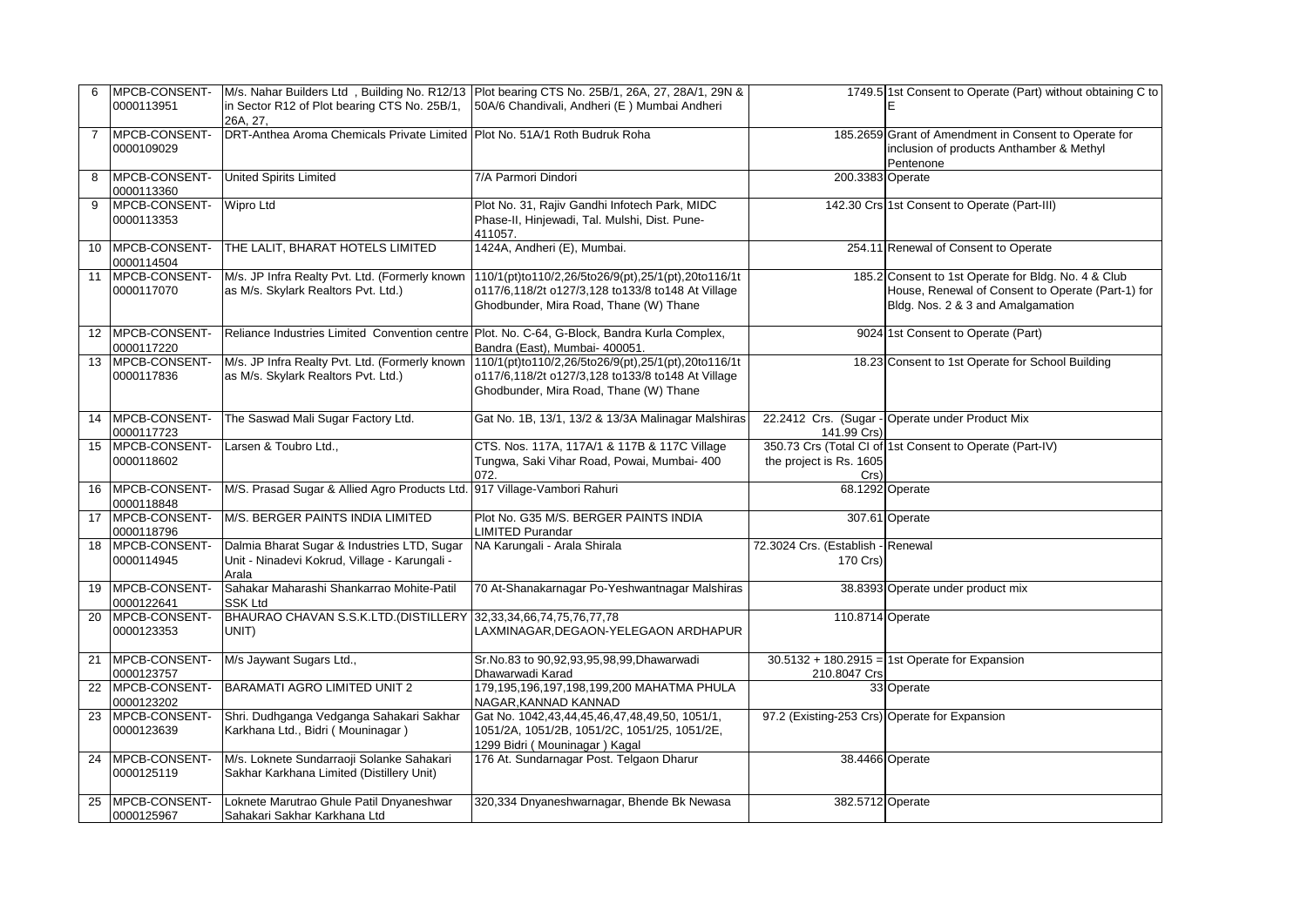| 26                                   |                                     | MPCB-CONSENT- Mula Sahakari Sakhar Karkhana Ltd., sonai                               | Gut No-854,859 Sonai Newasa                                                                                                                                                                                                                                                                                                                                                                                                                                                                              |                   | 82.54 Operate                                                           |  |
|--------------------------------------|-------------------------------------|---------------------------------------------------------------------------------------|----------------------------------------------------------------------------------------------------------------------------------------------------------------------------------------------------------------------------------------------------------------------------------------------------------------------------------------------------------------------------------------------------------------------------------------------------------------------------------------------------------|-------------------|-------------------------------------------------------------------------|--|
|                                      | 0000126192                          | (Distillery Unit)                                                                     |                                                                                                                                                                                                                                                                                                                                                                                                                                                                                                          |                   |                                                                         |  |
| <b>Renewal of Consent to Operate</b> |                                     |                                                                                       |                                                                                                                                                                                                                                                                                                                                                                                                                                                                                                          |                   |                                                                         |  |
| $\mathbf{1}$                         | MPCB-CONSENT-<br>0000094700         | M/s. SAIFEE BURHANI UPLIFTMENT<br>TRUST, Survey No. at C.S. No. 3571 to 3576,         | C.S.No. 3571 to 3576, 1/3571, 3577 to 3592, 3601<br>to 3616, 1/3609, 4394, 4396, 3671 to 3677, 1/3673,<br>2052 to 2070 2020 to 2052 1/2012                                                                                                                                                                                                                                                                                                                                                               |                   | 3734 Renewal of Consent to Operate (part)                               |  |
| $\overline{2}$                       | <b>IMPCB-CONSENT-</b><br>0000100897 | 1/2573, 2577 to 2503, 260<br>M/S. GOODYEAR SOUTH ASIA TYRES<br><b>PRIVATE LIMITED</b> | PLOT NO. H-18 & L-1 MIDC Industrial Area Waluj.<br><b>GANGAPUR</b>                                                                                                                                                                                                                                                                                                                                                                                                                                       | 1930.4797 Renewal |                                                                         |  |
| 3                                    | <b>MPCB-CONSENT-</b><br>0000106061  | M/S Pune Kondhwa Reality Private Limited                                              | S No. 15, 16, 23 S No. 15, 16, 23 At Yewalewadi,<br>Kondhwa, pune Pune City                                                                                                                                                                                                                                                                                                                                                                                                                              |                   | 885.6 Renewal of consent (Part-I) with increase in CI                   |  |
| $\overline{4}$                       | MPCB-CONSENT-<br>0000106830         | CEAT Ltd (Tyre Manufacturing)                                                         | 338, 354 Bhandup Kurla                                                                                                                                                                                                                                                                                                                                                                                                                                                                                   |                   | 330.5987 Renewal of Consent to Operate with increase in CI              |  |
| 5                                    | <b>MPCB-CONSENT-</b><br>0000109717  | <b>RIGHT TIGHT FASTENERS PVT. LTD.</b>                                                | 14 PLOT NO. 14, MALEGAON MIDC, INDUSTRIAL<br>AREA, SINNAR, NASHIK. SINNAR                                                                                                                                                                                                                                                                                                                                                                                                                                | 151.2999 Renewal  |                                                                         |  |
| 6                                    | MPCB-CONSENT-<br>0000107167         | Birla Carbon India Private Limited, Unit-<br>Patalganga                               | Village Lohop, Patalganga, Tal Khalapur, Dist.<br>Raigad 410207                                                                                                                                                                                                                                                                                                                                                                                                                                          |                   | Rs. 333.9186 Cr Renewal of consent with increase in CI                  |  |
| $\overline{7}$                       | MPCB-CONSENT-<br>0000109222         | Pauni II Expansion OC                                                                 | Near Sakhari Village Tal-Rajura Dist-Chandrapur.                                                                                                                                                                                                                                                                                                                                                                                                                                                         |                   | Rs. 208.1288 CrlRenewal of consent with increase in CI                  |  |
| 8                                    | MPCB-CONSENT-<br>0000111276         | Everest Industries Limited                                                            | Gat No.152&153, Village Lakhmapur Dindori                                                                                                                                                                                                                                                                                                                                                                                                                                                                |                   | 175.34 Renewal                                                          |  |
| 9                                    | MPCB-CONSENT-<br>0000110568         | Siemens Ltd.                                                                          | PLOT NUMBER 1, MIDC, TTC INDUSTRIAL AREA,<br>AIROLI Kalwa Navi Mumbai                                                                                                                                                                                                                                                                                                                                                                                                                                    |                   | 465.9723 Renewal of consent with additional product &<br>increase in CI |  |
| 10                                   | MPCB-CONSENT-<br>0000112959         | Chandrapur Super Thermal Power Station<br>Chandrapur                                  | Mauza Dewai, 1 to 16 Mauza Dewai, 1 to 16,<br>Govindpur, Rayyatawari, Urjanagar, Tal & Dist-<br>Chandrapur.                                                                                                                                                                                                                                                                                                                                                                                              |                   | Rs. 10086.14 Cr Renewal of consent                                      |  |
| 11                                   | MPCB-CONSENT-<br>0000113671         | M/s. Writer Lifestyle Pvt. Ltd.                                                       | Resort & Health Farm, Plot bearing Gut No. [At.<br>Village Chawsar] 223, 226, 232, 234, 235, 236, 243<br>[At. Village Shillim] 905, 906, 907, 908, 910, 920,<br>921, 922, 923, 924, 925, 926, 927, 928, 930, 931,<br>932, 933, 934, [P/O], 935, 936, 940, 941, 942, 943,<br>944, 945, 946, 947, 948, 949, 950, 951, 952, 953,<br>954, 955, 956, 957, 958, 959, 961, 972, 973, 974,<br>975, 976, 977, 1023, 1024, 1032[P/O], 1033, 1034<br>[P/O] of Village Shillim – Chawsar, Tal. Maval,<br>Dist. Pune. |                   | 236.60 Crs Renewal of Consent to Operate                                |  |
| 12 <sup>°</sup>                      | MPCB-CONSENT-<br>0000114391         | Rashtriya Chemicals and fertilizers Limited                                           | 127 Chembur 1 (Marawali), 1, 5, 5, 1 to 6 (Anik)<br>Trombay Unit Chembur                                                                                                                                                                                                                                                                                                                                                                                                                                 |                   | 2747.47 Renewal of Consent to Operate                                   |  |
| 13                                   | MPCB-CONSENT-<br>0000114183         | <b>EXIDE INDUSTRIES LTD</b>                                                           | PLOT NO E-5 & E-6 MIDC, INDUSTRIAL AREA<br>AHMEDNAGAR AHMEDNAGAR                                                                                                                                                                                                                                                                                                                                                                                                                                         |                   | 244.57 Plain Renewal of consent                                         |  |
| 14                                   | MPCB-CONSENT-<br>0000114102         | Balewadi Tech Park Pvt Ltd                                                            | 20 Balewadi Haveli                                                                                                                                                                                                                                                                                                                                                                                                                                                                                       |                   | 770.53 Renewal of consent with increase in CI                           |  |
| 15 <sub>1</sub>                      | MPCB-CONSENT-<br>0000114882         | M/s Sound Casting Pvt. Ltd. Unit 2                                                    | Plot No. C - 10 Kagal MIDC Hatkanangale                                                                                                                                                                                                                                                                                                                                                                                                                                                                  |                   | 178.34 Renewal of consent with increase in CI                           |  |
| 16                                   | <b>IMPCB-CONSENT-</b><br>0000098656 | Omkar Realtors & Developers Pvt. Ltd.                                                 | CTS No. 811A/7 (pt), 812, 813, 814A/1 to 814A/4,<br>821, 824, 825 (pt) & 844 of Village Malad (East),<br>â€~P/N' Ward, Mumbai.                                                                                                                                                                                                                                                                                                                                                                           |                   | 689.04 Crs Renewal of Consent to Operate (Part-I)                       |  |
| 17 <sup>2</sup>                      | <b>IMPCB-CONSENT-</b><br>0000114798 | The TATA Power Co Ltd, Trombay Thermal<br><b>Power Station</b>                        | Revenue Survey Number: 589, 636, 474-A, PL 72p<br>Mahul Village, Chembur, Mumbai                                                                                                                                                                                                                                                                                                                                                                                                                         |                   | Rs. 4088.337 Cr Renewal of consent with increase in CI                  |  |